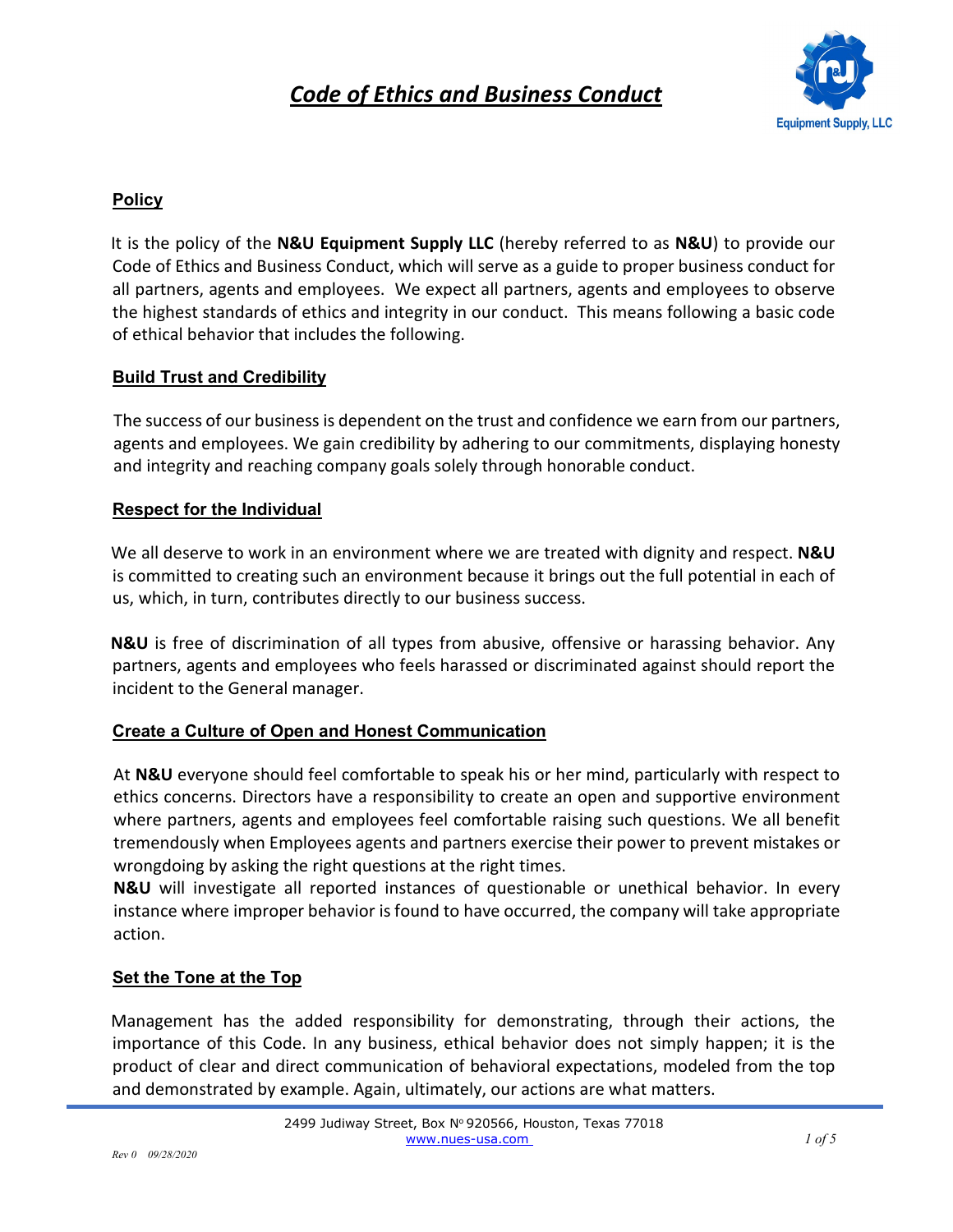

To make our Code work, managers must be responsible for promptly addressing ethical questions or concerns raised by employees, agents and partners and for taking the appropriate steps to deal with such issues. Managers should not consider any agent employee or ethics concerns as threats or challenges to their authority, but rather as another encouraged form of business communication. We want the ethics dialogue to become a natural part of daily work.

## **Uphold the Law**

Our commitment to integrity begins with complying with laws, rules and regulations where we do business which include but are not limited to following and abiding to all laws regarding fraud, bribery, corruption and any kind of assault is a given. You are also obliged to follow laws on child labor and avoid doing business with unlawful organizations. Further, each of us must have an understanding of the company policies, laws, rules and regulations that apply to our specific roles. If we are unsure of whether a contemplated action is permitted by law or Company policy, we should seek the advice from the resource expert. We are responsible for preventing violations of law and for speaking up if we see possible violations.

## **Anti-Bribery and corruption, and business integrity**

All members, officers, partners, agents, contractors, subcontractors, employees, intermediaries and any other party or entity who represents and acts for or on behalf of **N&U** in all capacities are committed to and shall comply fully at all times with all Applicable Law and regulations, including but not limited to the US Foreign Corrupt Practices Act (FCPA). N&U has zero tolerance for bribery, corrupt, and any illegal activities. We are committed to acting professionally, fairly and with integrity in all business dealings and relationships, in whichever country we do business. **(For further details regarding FCPA and these regulations, please refer to:** www.justice.gov/criminal/fraud/fcpa and http://www.sec.gov/spotlight/fcpa.shtml

## *Competition*

We are dedicated to ethical, fair and vigorous competition. We will offer **N&U** products and services based on their merit, superior quality, functionality and competitive pricing. We will make independent pricing and marketing decisions and will not improperly cooperate or coordinate our activities with our competitors. We will not offer or solicit improper payments or gratuities in connection with the purchase of goods or services for **N&U** or the sales of its products or services, nor will we engage or assist in unlawful boycotts of particular customers.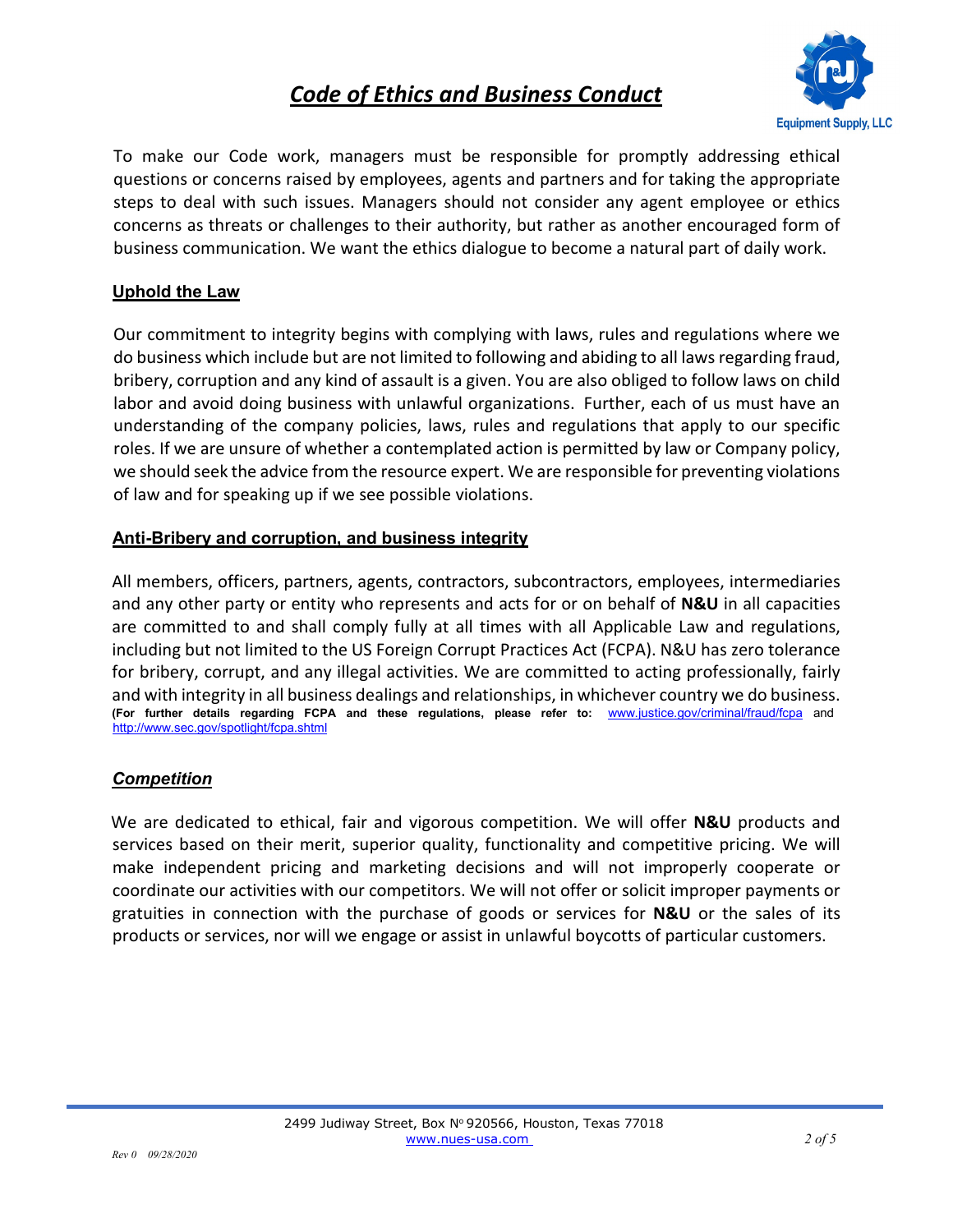

### *Proprietary Information*

It is important that we respect the property rights of others. We will not acquire or seek to acquire improper means of a competitor's trade secrets or other proprietary or confidential information. We will not engage in unauthorized use, copying, distribution or alteration of software or other intellectual property.

#### **Selective Disclosure**

We will not selectively disclose (whether in one-on-one or small discussions, meetings, presentations, proposals or otherwise) any material nonpublic information with respect to business operations, their plans, financial conditions, results of operations or any development plans of **N&U Equipment Supply LLC**, Customers or Agents. We should be particularly vigilant when making presentations or proposals to customers to ensure that our presentations do not contain material nonpublic information.

### **Avoid Conflicts of Interest**

We must avoid any relationship or activity that might impair, or even appear to impair, our ability to make objective and fair decisions when performing our jobs. At times, we may be faced with situations where the business actions we take on behalf of **N&U** may conflict with our own personal or family interests because of the course of action that is best for us personally may not also be the best course of action for **N&U**. We owe a duty to **N&U** to advance its legitimate interests when the opportunity to do so arises. We must never use **N&U** property or information for personal gain or personally take for ourselves any opportunity that is discovered through our partners, agents and employees with a conflict of interest question should seek advice from management. Before engaging in any activity, transaction or relationship that might give rise to a conflict of interest, Employees agents and partners must seek review from management.

#### *Accepting Business Courtesies*

Most business courtesies offered to us in the course of our employment are offered because of our positions at **N&U**. We should not feel any entitlement to accept and keep a business courtesy. Although we may not use our position to obtain business courtesies, and we must never ask for them, we may accept unsolicited business courtesies. Partners, agents and employees who award contracts or who can influence the allocation of business, who create specifications that result in the placement of business or who participate in negotiation of contracts must be particularly careful to avoid actions that create the appearance of favoritism or that may adversely affect the company's reputation for impartiality and fair dealing. The prudent course is to refuse a courtesy from a supplier when **N&U** is involved in choosing or reconfirming a supplier or under circumstances that would create an impression that offering courtesies is the way to obtain N&U business.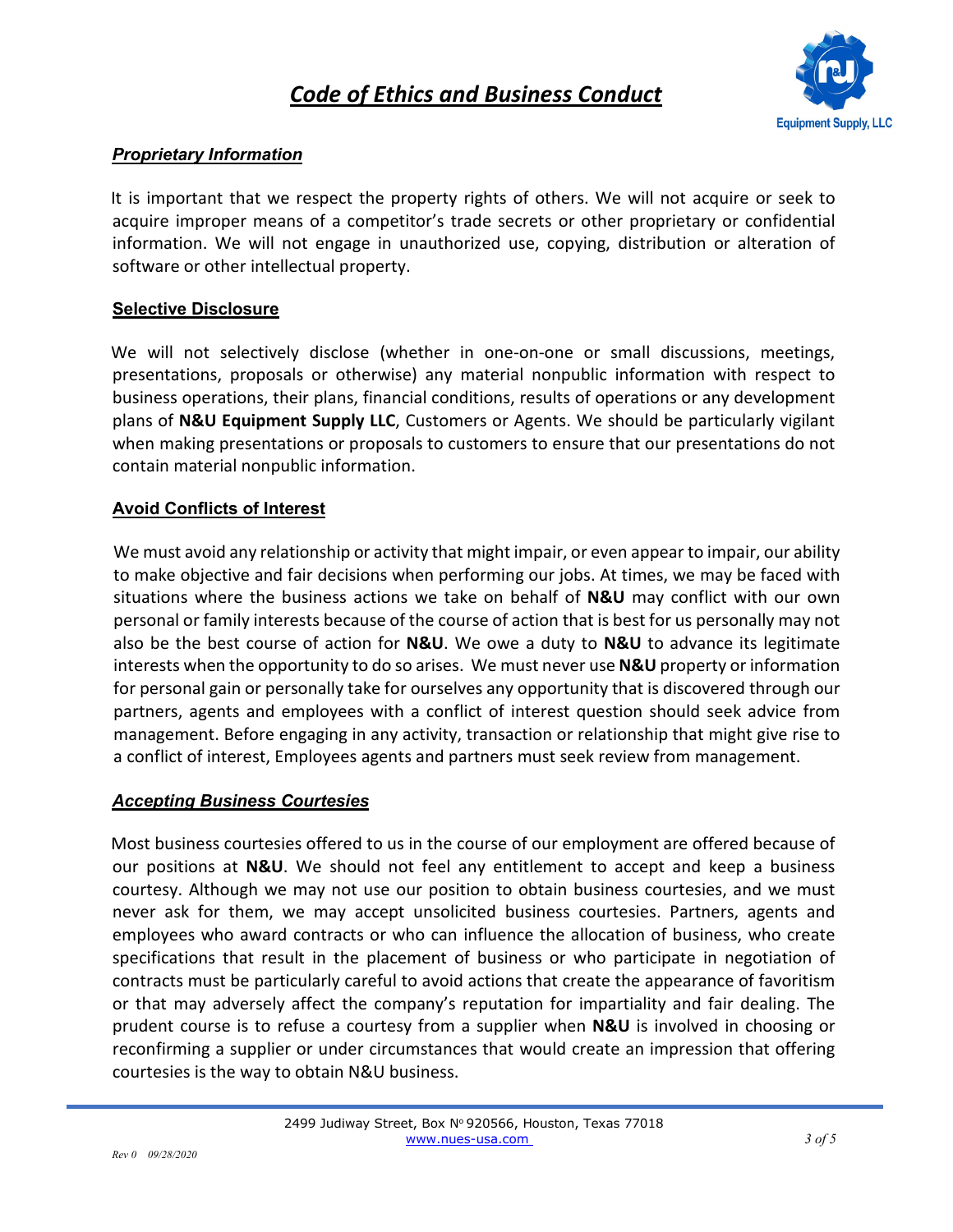

### *Meals, Refreshments Entertainment and Gifts*

We may accept occasional meals, refreshments, entertainment, gifts and similar business courtesies that are customary and conform to reasonable ethical practices of the marketplace, provided that:

- They are not inappropriately lavish or excessive.
- The courtesies are not frequent and do not reflect a pattern of frequent acceptance of courtesies from the same person or entity.
- The courtesy does not create the appearance of an attempt to influence business decisions, such as accepting courtesies or entertainment from a supplier whose contract is expiring in the near future.

## *Offering Business Courtesies*

Any partners, agents and employees who offers a business courtesy must assure that it cannot reasonably be interpreted as an attempt to gain an unfair business advantage or otherwise reflect negatively upon **N&U**. A partners, agents and employees may never use personal funds or resources to do something that cannot be done with Company resources. Accounting for business courtesies must be done in accordance with approved company procedures.

Other than to our government customers, for whom special rules apply, we may provide nonmonetary gifts, (i.e., company logo apparel or similar promotional items), to our customers, that are not lavish and that do not violate any law or regulations. Further, management may approve other courtesies, including meals, refreshments or entertainment of reasonable value, provided that:

- The practice does not violate any law or regulation or the standards of conduct of the recipient's organization.
- The business courtesy is consistent with industry practice, is infrequent in nature and is not lavish.
- The business courtesy is properly reflected on the books and records of **N&U**.

#### *Corporate Recordkeeping*

We create, retain and dispose of our company records as part of our normal course of business in compliance with all **N&U** policies and guidelines, as well as all regulatory and legal requirements.

All corporate records must be true, accurate and complete, and company data must be promptly and accurately entered in our books in accordance with **N&U**'s and other applicable accounting principles.